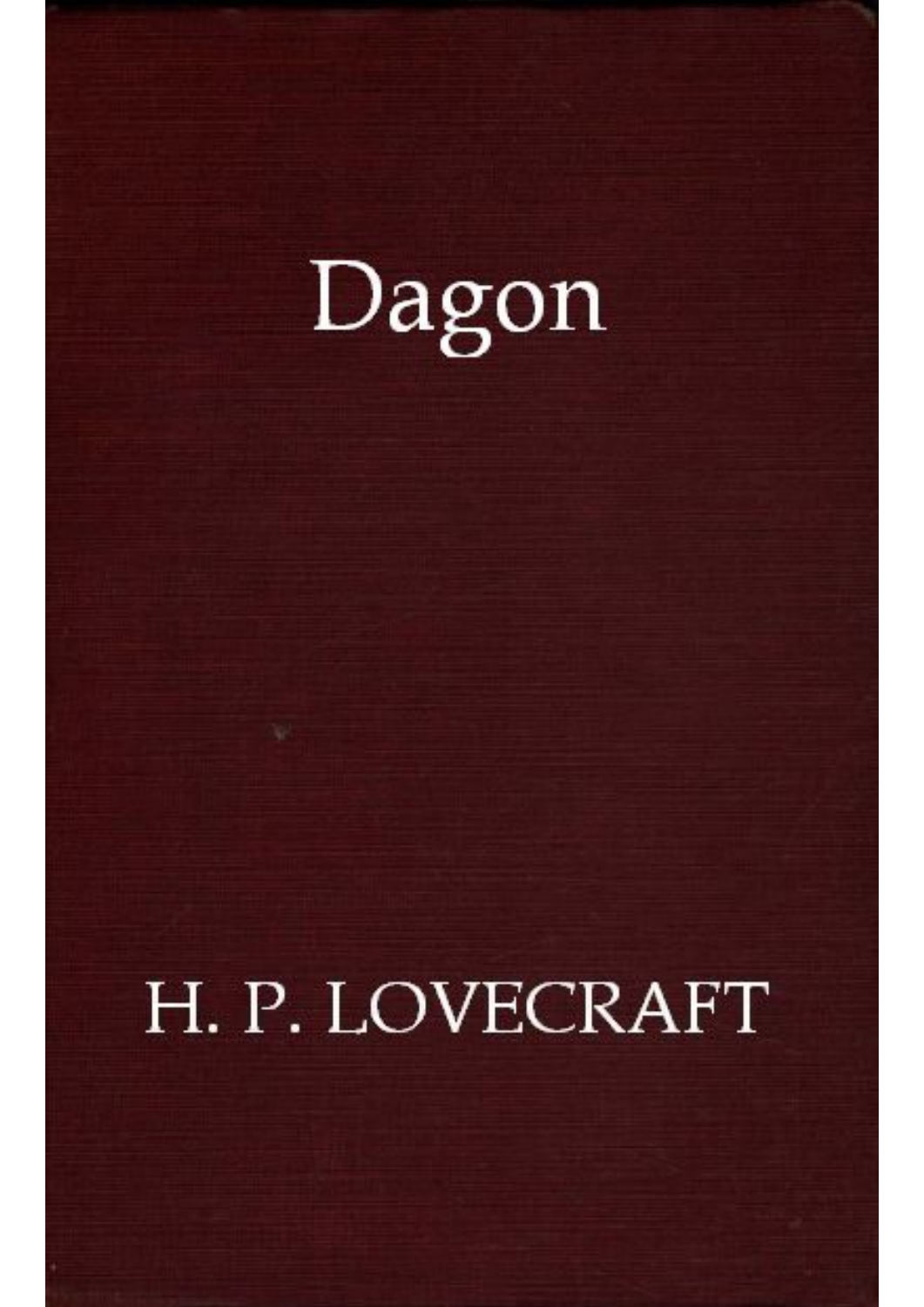## **\* A Distributed Proofreaders Canada eBook \***

This eBook is made available at no cost and with very few restrictions. These restrictions apply only if (1) you make a change in the eBook (other than alteration for different display devices), or (2) you are making commercial use of the eBook. If either of these conditions applies, please check with a https://www.fadedpage.com administrator before proceeding. Thousands more FREE eBooks are available at https://www.fadedpage.com.

This work is in the Canadian public domain, but may be under copyright in some countries. If you live outside Canada, check your country's copyright laws. **If the book is under copyright in your country, do not download or redistribute this file.**

*Title:* Dagon

*Date of first publication:* 1951

*Author:* Howard Phillips Lovecraft (1890-1937)

*Date first posted:* Sep. 10, 2019

*Date last updated:* Sep. 10, 2019

Faded Page eBook #20190925

This eBook was produced by: Al Haines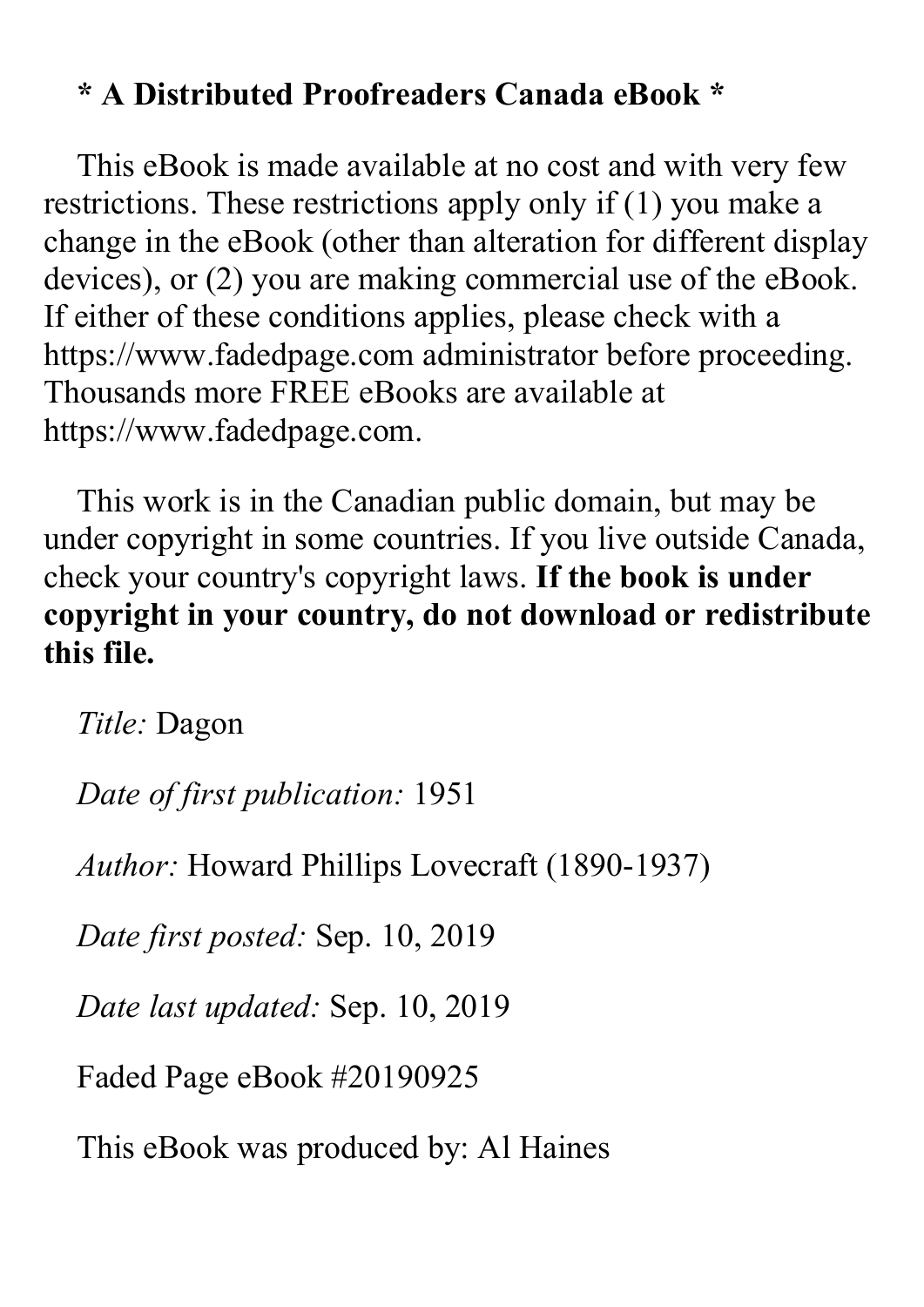[Source: Weird Tales, November 1951]

*H. P. Lovecraft, master of weird fiction, has something unusual to say in*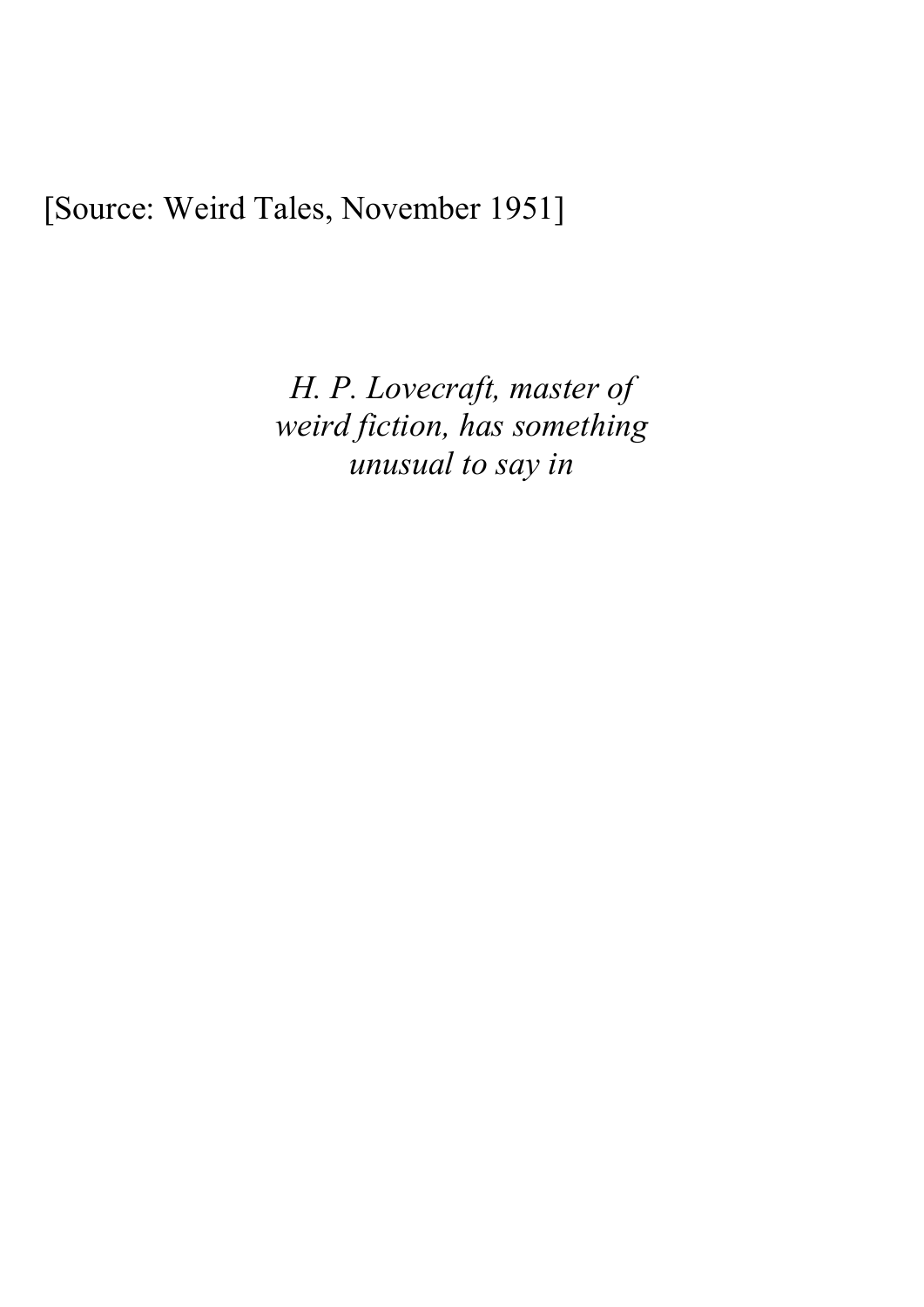## **Dagon**

I am writing this under an appreciable mental strain, since by tonight I shall be no more. Penniless, and at the end of my supply of the drug which alone makes life endurable, I can bear the torture no longer; and shall cast myself from this garret window into the squalid street below. Do not think from my slavery to morphine that I am a weakling or a degenerate. When you have read these hastily scrawled pages you may guess, though never fully realize, why it is that I must have forgetfulness or death.

It was in one of the most open and least frequented parts of the Pacific that the packet of which I was supercargo fell a victim to the German sea-raider. The great war was then at its very beginning, and the enemy's navy had not reached its later degree of ruthlessness, so that our vessel was made a legitimate prize, whilst we of her crew were treated with all the fairness and consideration due us as naval prisoners. So liberal, indeed, was the discipline of our captors, that five days after we were taken I managed to escape alone in a small boat with water and provisions for a good length of time.

When I finally found myself adrift and free, I had but little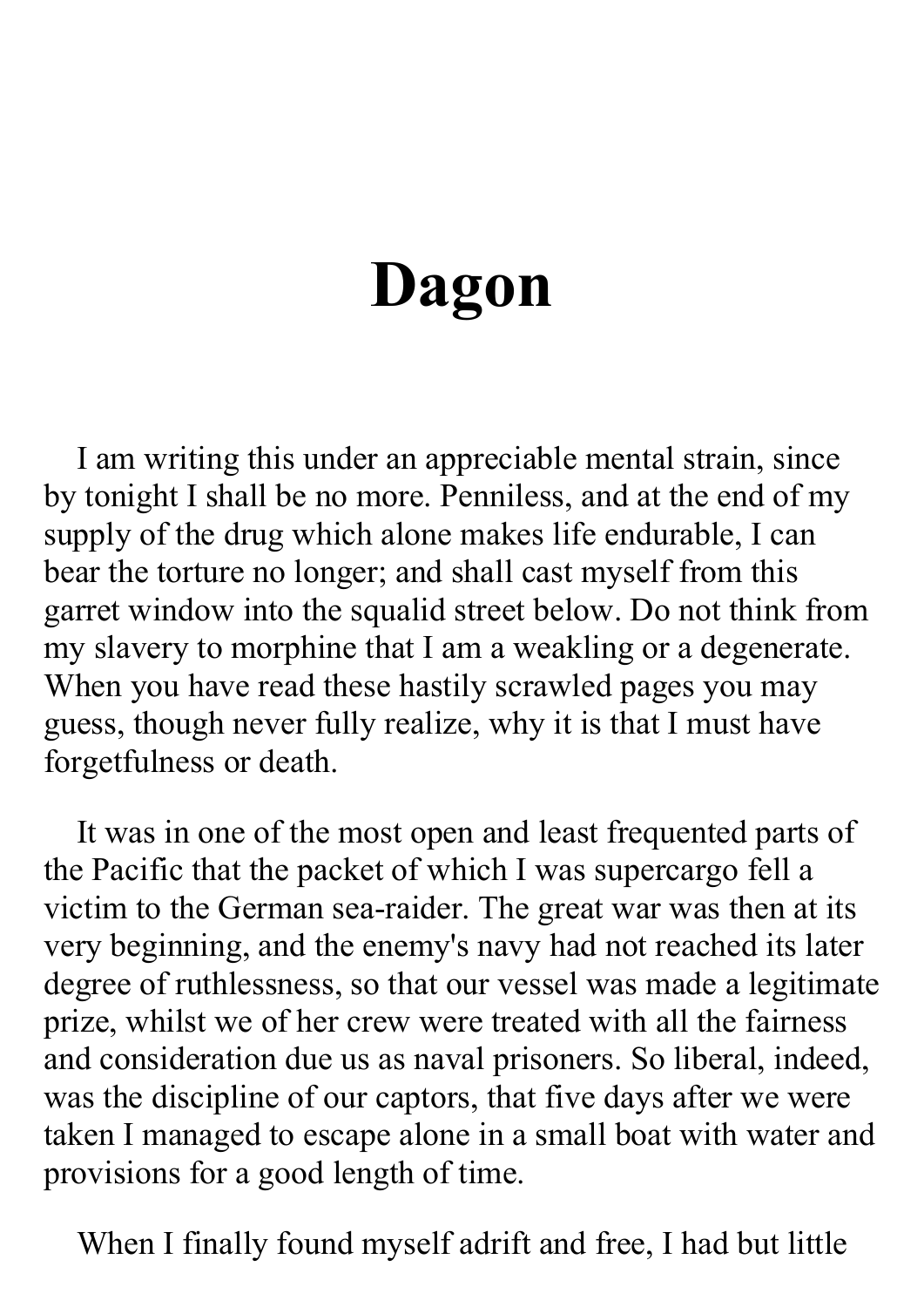idea of my surroundings. Never a competent navigator, I could only guess vaguely by the sun and stars that I was somewhat south of the equator. Of the longitude I knew nothing, and no island or coast-line was in sight. The weather kept fair, and for uncounted days I drifted aimlessly beneath the scorching sun; waiting either for some passing ship, or to be cast on the shores of some habitable land. But neither ship nor land appeared, and I began to despair.

The change happened whilst I slept. Its details I shall never know; for my slumber, though troubled and dream-infested, was continuous. When at last I awaked, it was to discover myself half sucked into a slimy expanse of hellish black mire which extended about me in monotonous undulations as far as I could see, and in which my boat lay grounded some distance away.

Though one might well imagine that my first sensation would be of wonder at so prodigious and unexpected a transformation of scenery, I was in reality more horrified than astonished, for there was in the air and in the rotting soil a sinister quality which chilled me to the very core. The region was putrid with the carcasses of decaying fish, and of other less describable things which I saw protruding from the nasty mud of the unending plain.

The sun was blazing down from a sky which seemed to me almost black in its cloudless cruelty; as though reflecting the inky marsh beneath my feet. As I crawled into the stranded boat I realized that only one theory could explain my position. Through some unprecedented volcanic upheaval, a portion of the ocean floor must have been thrown to the surface, exposing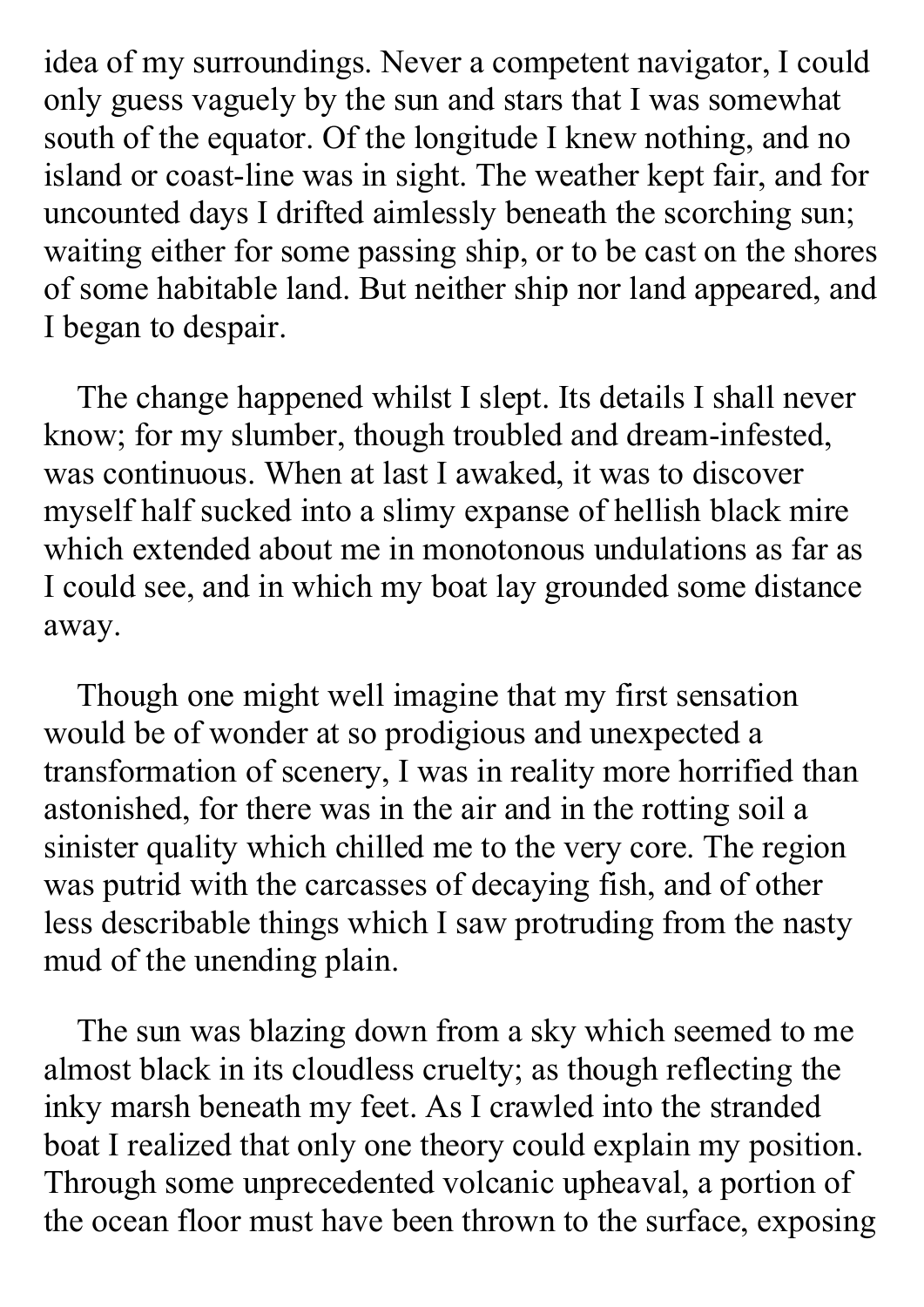regions which for innumerable millions of years had lain hidden under unfathomable watery depths. So great was the extent of the new land which had risen under me, that I could not detect the faintest noise of the surging ocean, strain my ears as I might. For several hours I sat thinking or brooding in the boat, which lay upon its side and afforded a slight shade as the sun moved across the heavens. As the day progressed, the ground lost some of its stickiness, and seemed likely to dry sufficiently for traveling purposes in a short time. That night I slept but little, and the next day I made for myself a pack containing food and water, preparatory to an overland journey in search of the vanished sea and possible rescue.

On the third morning I found the soil dry enough to walk upon with ease. The odor of the fish was maddening; but I was too much concerned with graver things to mind so slight an evil, and set out boldly for an unknown goal. All day I forged steadily westward, guided by a far-away hummock which rose higher than any other elevation on the rolling desert. That night I camped, and on the following day still traveled toward the hummock, though that object seemed scarcely nearer than when I had first spied it. By the fourth evening I attained the base of the mound, which turned out to be much higher than it had appeared from a distance.

I do not know why my dreams were so wild that night, but before the waning and fantastically gibbous moon had risen far above the eastern plain, I was awake in a cold perspiration, determined to sleep no more. Such visions as I had experienced were too much for me to endure again. And in the glow of the moon I saw how unwise I had been to travel by day. Without the glare of the parching sun, my journey would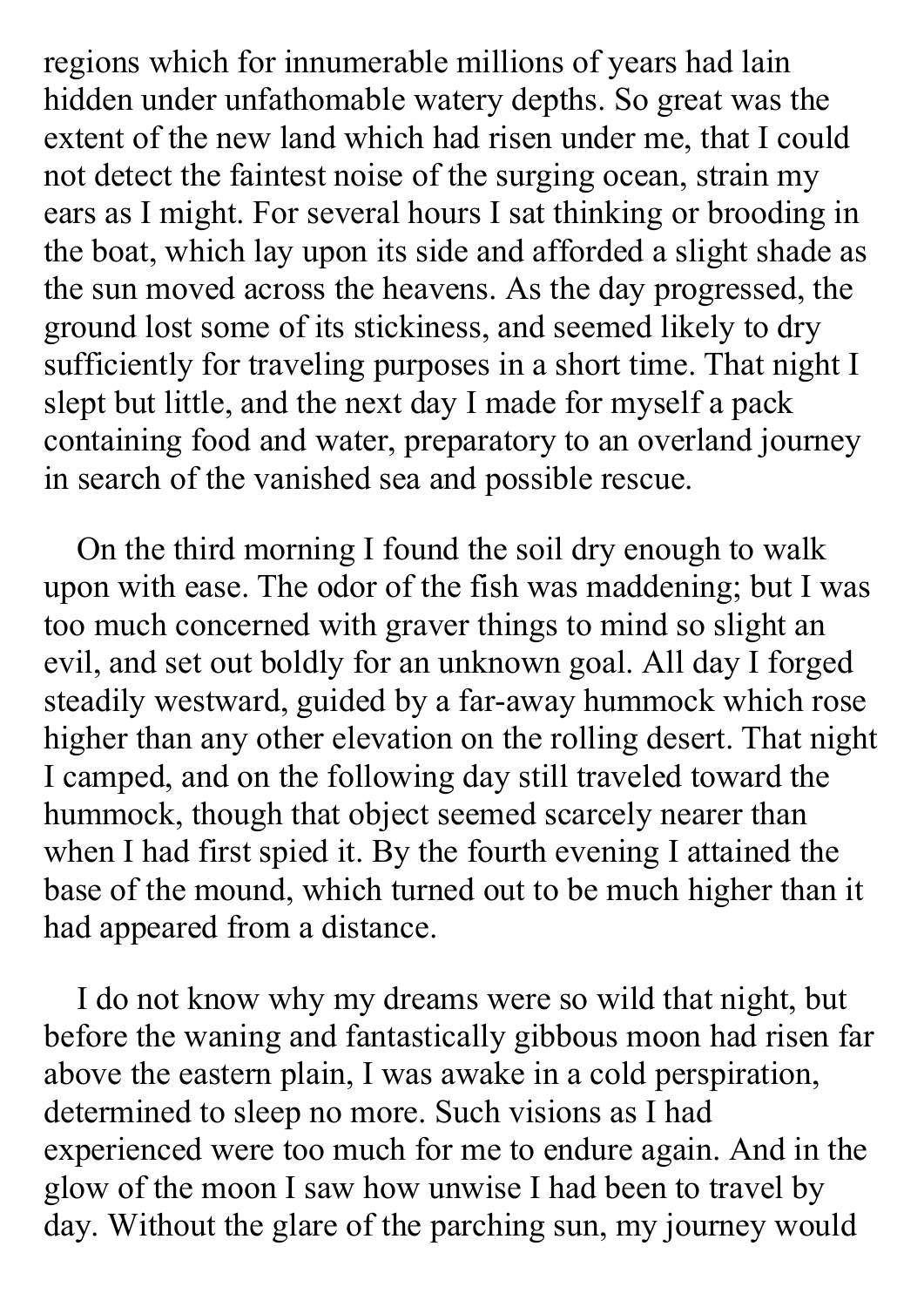have cost me less energy; indeed, I now felt quite able to perform the ascent which had deterred me at sunset. Picking up my pack, I started for the crest of the eminence.

I have said that the unbroken monotony of the rolling plain was a source of vague horror to me; but I think my horror was greater when I gained the summit of the mound and looked down the other side into an immeasurable pit or canyon, whose black recesses the moon had not yet soared high enough to illumine. I felt myself on the edge of the world; peering over the rim into a fathomless chaos of eternal night. Through my terror ran curious reminiscences of Paradise Lost, and of Satan's hideous climb through the unfashioned realms of darkness.

As the moon climbed higher in the sky, I began to see that the slopes of the valley were not quite so perpendicular as I had imagined. Ledges and outcroppings of rock afforded fairly easy footholds for a descent, whilst after a drop of a few hundred feet, the declivity became very gradual. Urged on by an impulse which I cannot definitely analyze, I scrambled with difficulty down the rocks and stood on the gentler slope beneath, gazing into the Stygian deeps where no light had yet penetrated.

All at once my attention was captured by a vast and singular object on the opposite slope, which rose steeply about a hundred yards ahead of me; an object that gleamed whitely in the newly bestowed rays of the ascending moon. That it was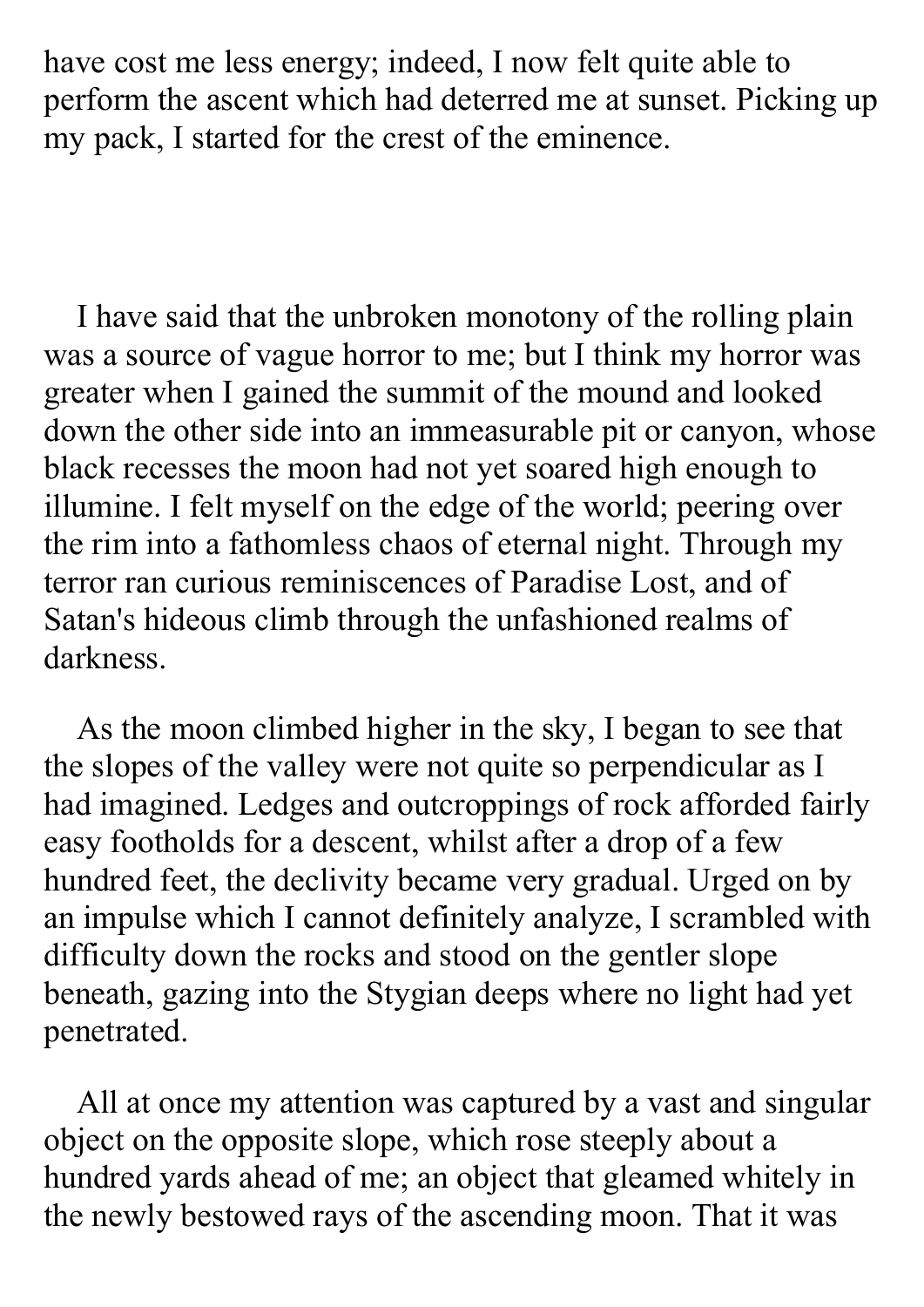merely a gigantic piece of stone, I soon assured myself; but I was conscious of a distinct impression that its contour and position were not altogether the work of Nature. A closer scrutiny filled me with sensations I cannot express; for despite its enormous magnitude, and its location in an abyss which had yawned at the bottom of the sea since the world was young, I perceived beyond a doubt that the strange object was a wellshaped monolith whose massive bulk had known the workmanship and perhaps the worship of living and thinking creatures.

Dazed and frightened, yet not without a certain thrill of the scientist's or archaeologist's delight, I examined my surroundings more closely. The moon, now near the zenith, shone weirdly and vividly above the towering steeps that hemmed in the chasm, and revealed the fact that a far-flung body of water flowed at the bottom, winding out of sight in both directions, and almost lapping my feet as I stood on the slope.

Across the chasm, the wavelets washed the base of the Cyclopean monolith; on whose surface I could now trace both inscriptions and crude sculptures. The writing was in a system of hieroglyphics unknown to me, and unlike anything I had ever seen in books; consisting for the most part of conventionalized aquatic symbols such as fishes, eels, octopi, crustaceans, molluscs, whales, and the like.

It was the pictorial carving, however, that did most to hold me spellbound. Plainly visible across the intervening water on account of their enormous size, were an array of bas-reliefs whose subjects would have excited the envy of a Doré. I think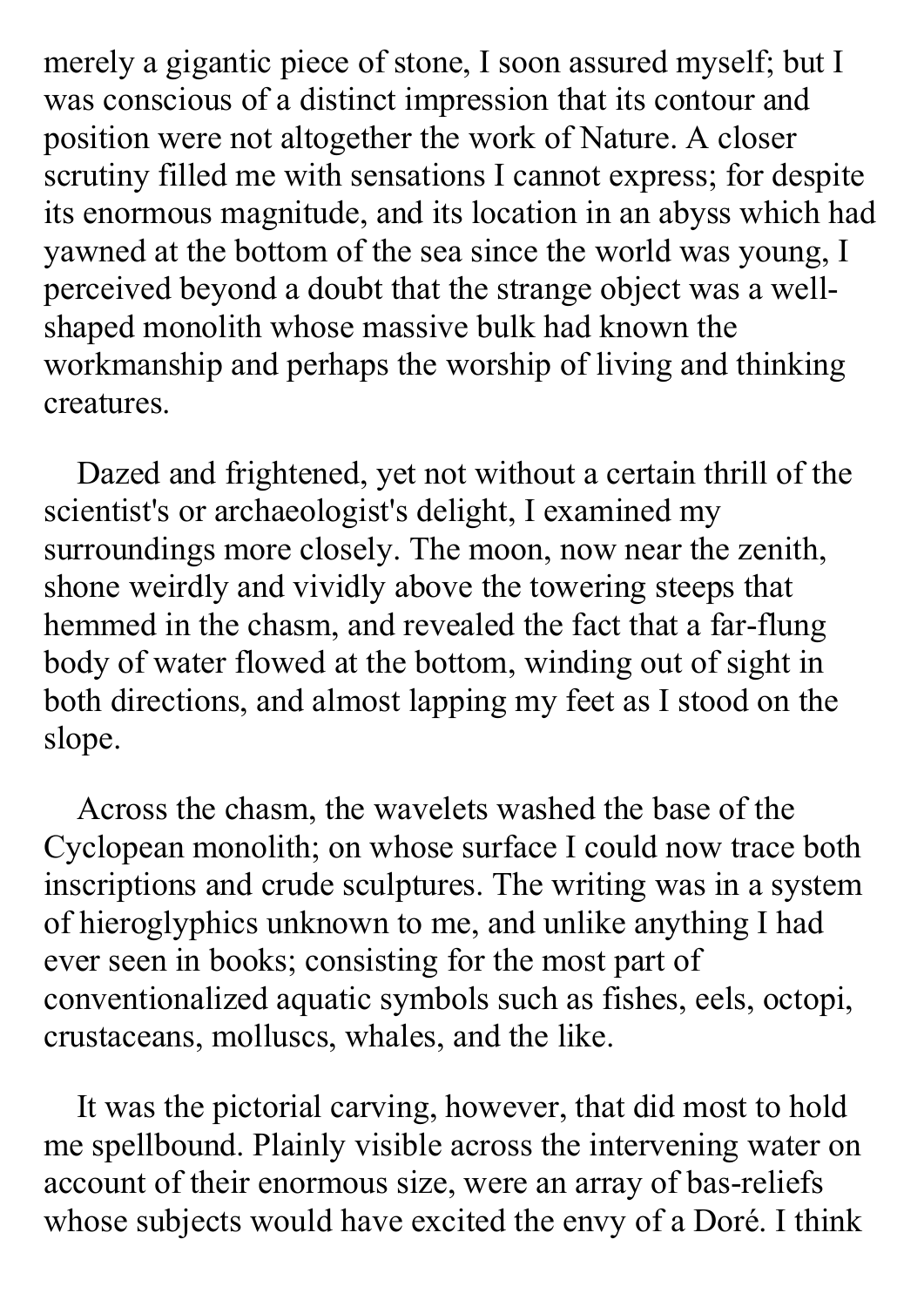that these things were supposed to depict men—at least, a certain sort of men; though the creatures were shown disporting like fishes in the waters of some marine grotto, or paying homage at some monolithic shrine which appeared to be under the waves as well. Of their faces and forms I dare not speak in detail; for the mere remembrance makes me grow faint. Grotesque beyond the imagination of a Poe or a Bulwer, they were damnably human in general outline despite webbed hands and feet, shockingly wide and flabby lips, glassy, bulging eyes, and other features less pleasant to recall. Curiously enough, they seemed to have been chiseled badly out of proportion with their scenic background; for one of the creatures was shown in the act of killing a whale represented as but little larger than himself.

I remarked, as I say, their grotesqueness and strange size; but in a moment decided that they were merely the imaginary gods of some primitive fishing or seafaring tribe; some tribe whose last descendant had perished eras before the first ancestor of the Piltdown or Neanderthal man was born. Awestruck at this unexpected glimpse into a past beyond the conception of the most daring anthropologist, I stood musing, whilst the moon cast queer reflections on the silent channel before me.

Then suddenly I saw it. With only a slight churning to mark its rise to the surface, the thing slid into view above the dark waters. Vast, Polyphemus-like, and loathsome, it darted like a stupendous monster of nightmares to the monolith, about which it flung its gigantic scaly arms, the while it bowed its hideous head and gave vent to certain measured sounds. I think I went mad then.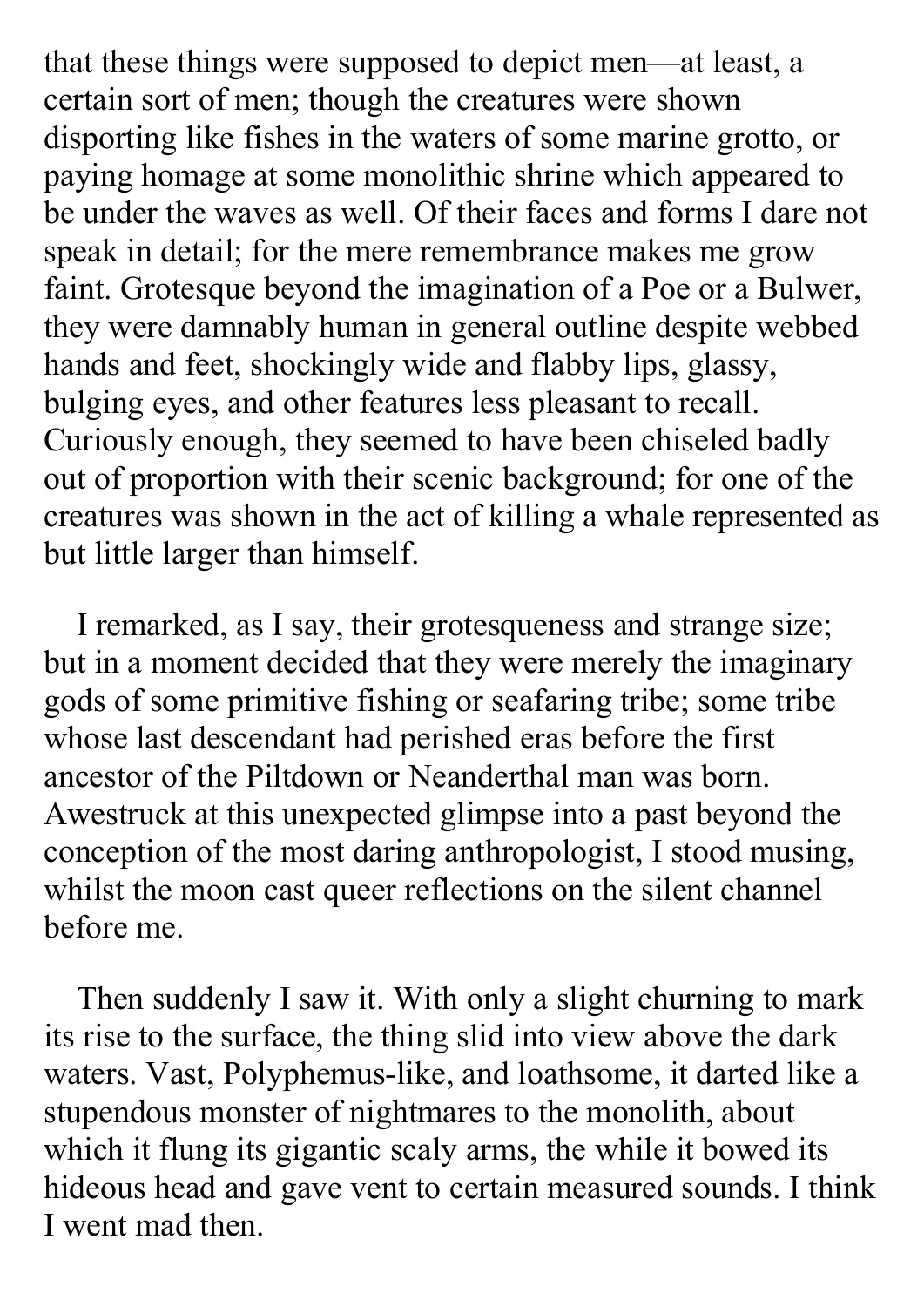Of my frantic ascent of the slope and cliff, and of my delirious journey back to the stranded boat, I remember little. I believe I sang a great deal, and laughed oddly when I was unable to sing. I have indistinct recollections of a great storm some time after I reached the boat; at any rate, I know that I heard peals of thunder, and other tones which Nature utters only in wild and terrible moods.

When I came out of the shadows I was in a San Francisco hospital; brought thither by the captain of the American ship which had picked up my boat in mid-ocean. In my delirium I had said much, but found that my words had been given scant attention. Of any land upheaval in the Pacific, my rescuers knew nothing; nor did I deem it necessary to insist upon a thing which I knew they could not believe. Once I sought out a celebrated ethnologist, and amused him with peculiar questions regarding the ancient Philistine legend of Dagon, the Fish-God; but, soon perceiving that he was hopelessly conventional, I did not press my inquiries.

It is at night, especially when the moon is gibbous and waning, that I see the thing. I tried morphine, but the drug has given only transient surcease, and has drawn me into its clutches as a hopeless slave. So now I am going to end matters, having written a full account for the information or the contemptuous amusement of my fellow-men. Often I ask myself if it could not all have been a pure phantasm—a mere freak of fever as I lay sun-stricken and raving in the open boat after my escape from the German man-of-war.